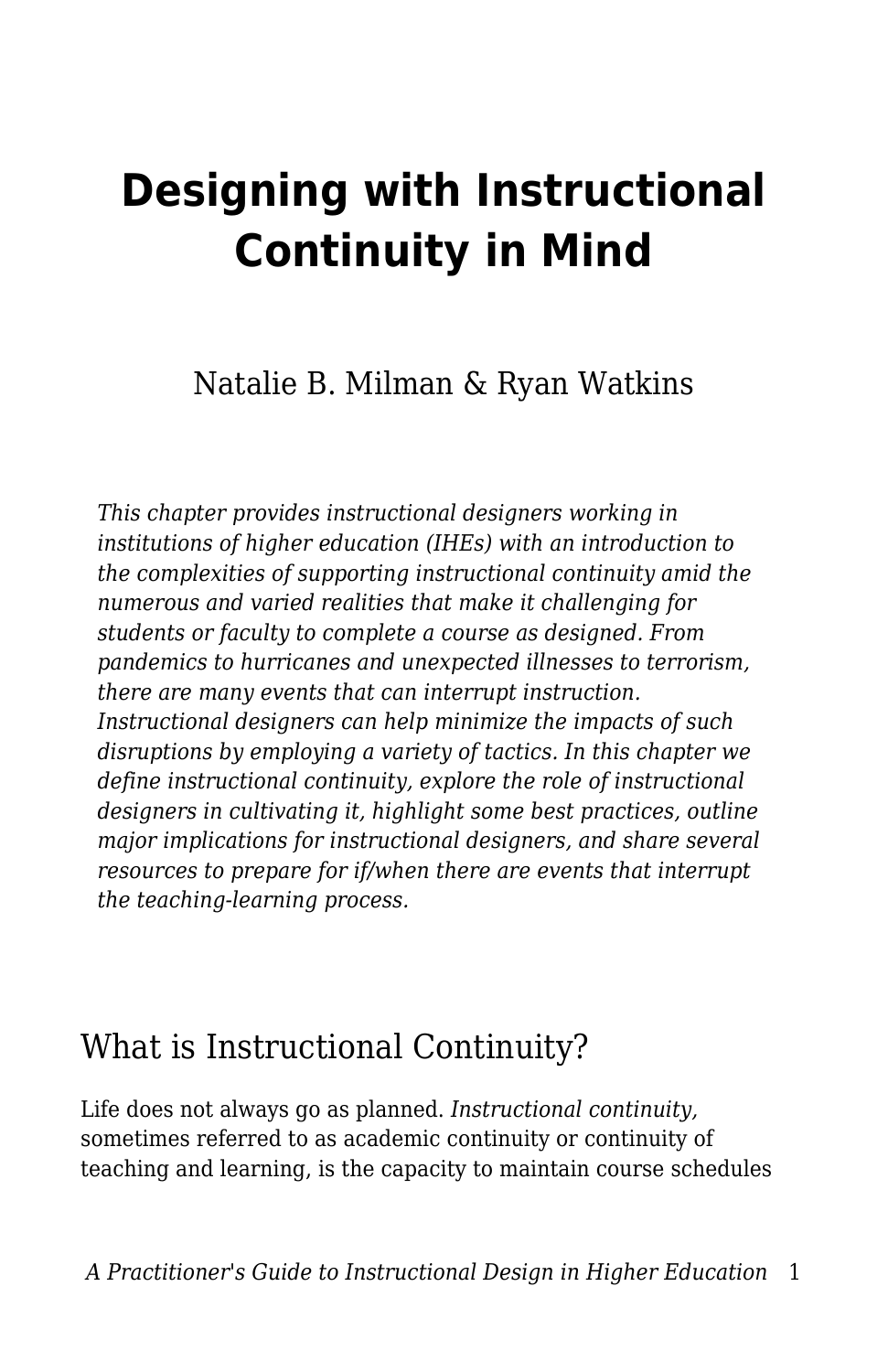when plans are disrupted, typically by unanticipated events beyond anyone's control. Unexpected events leading to short-term or extended closures of campuses or course cancellations can occur for a variety of reasons: inclement weather, widespread illness, family emergencies, terrorist attacks, etc. Mitroff et al. (2006) developed a comprehensive list of the different types of crises that might occur in IHEs, as well as "ticking timebombs" (p. 6) that IHE stakeholders should be aware of and prepare for in case any occur. Mitroff et al. (2006) also noted that "most major crises do not consist of a single, isolated event but instead involve a complex chain of crises that the originating catastrophe sets off" (p. 62). Keeping this in mind when designing for instructional continuity is critical because there will likely be both expected *and* unanticipated effects resulting from any crisis that will need to be addressed or considered.

### What is the Role of Instructional Designers in Supporting Instructional Continuity in Institutions of Higher Education?

Instructional designers in IHEs have varied tasks and responsibilities (Beirne, & Romanoski, 2018; Halupa, 2019; Hart, 2020; Intentional Futures, 2016; Ritzhaupt & Kumar, 2015; Rubley, 2016; Sugar et. al., 2011; Xie & Rice, 2021). Since many designers support course design and implementation, as well as faculty professional development, they play significant roles in helping faculty develop and implement plans for instructional continuity**.** Regehr et. al.'s (2017) academic continuity model (see Figure 1) shows four phases of instructional continuity where instructional designers might concentrate their efforts. For instance, they might develop and lead training to teach faculty strategies and tools for instructional continuity, as well as incorporate instructional continuity strategies in curricula they help to develop or redesign. Instructional designers can use this model to help them develop, evaluate, and revise instructional continuity plans.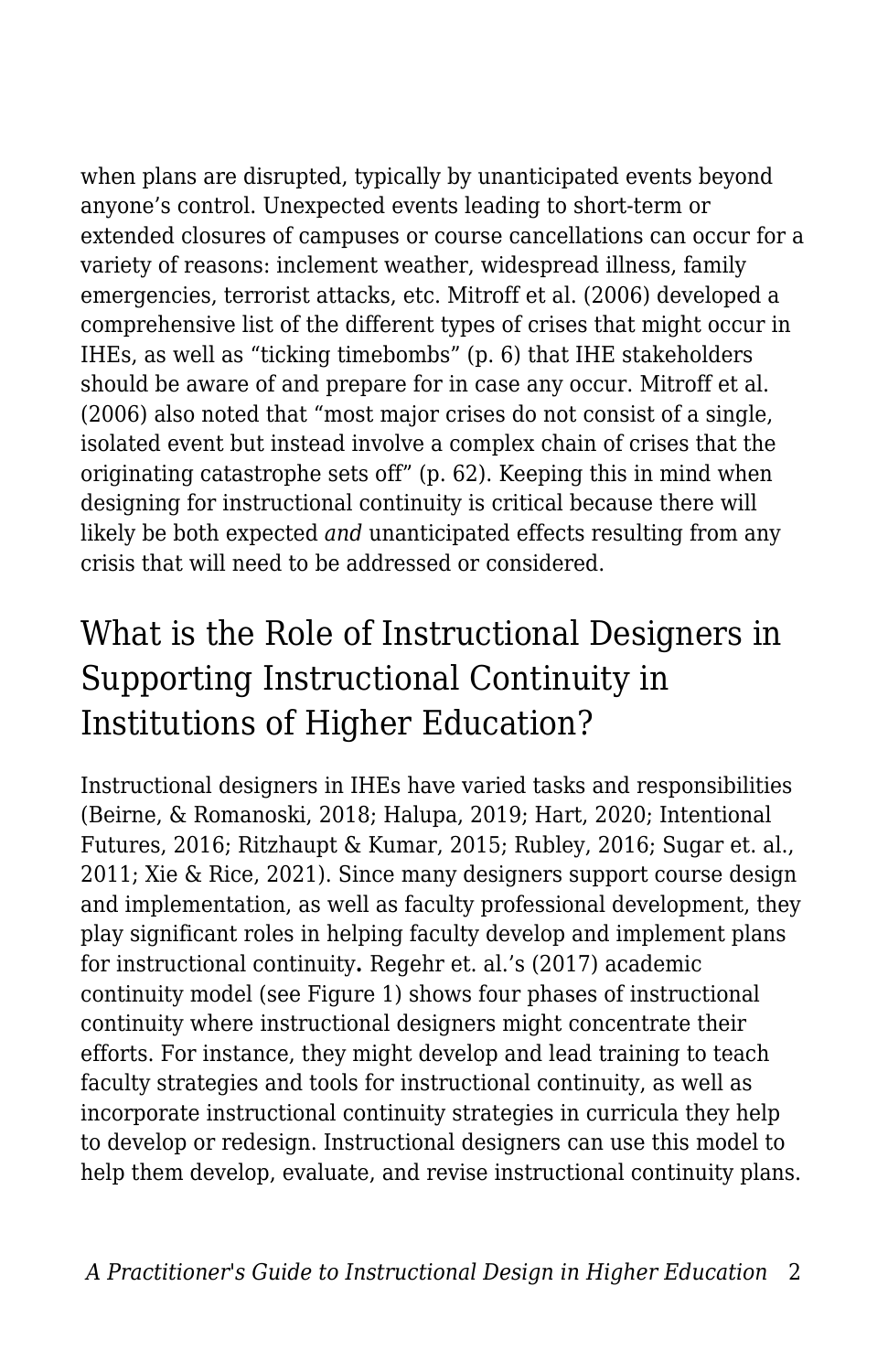#### **Figure 1**

*Regehr, Nelson, and Hildyard's Academic Continuity Model (2017, p. 82) Used with permission.* 



# Why is Instructional Continuity Important?

Though 2020 will go down in history as a year of worldwide disruption of our everyday lives and functioning, disruption is not unusual and preparedness is important as natural and human-made disasters have demonstrated, such as the [9-11 terrorist attacks,](https://www.britannica.com/event/September-11-attacks) [Beltway Snipers,](https://www.fbi.gov/history/famous-cases/beltway-snipers) [Hurricane Katrina,](https://www.weather.gov/mob/katrina#:~:text=Hurricane%20Katrina%20(August%202005)%20became,by%20Hurricane%20Andrew%20from%201992.) [Virginia Polytechnic Institute and State University](https://www.britannica.com/event/Virginia-Tech-shooting) [shooting](https://www.britannica.com/event/Virginia-Tech-shooting), [H1N1 pandemic](https://www.cdc.gov/flu/pandemic-resources/2009-h1n1-pandemic.html), [Snowmaggedon](https://www.washingtonpost.com/weather/2019/02/05/remembering-s-snowmageddon-images-scenes/), [Christchurch earthquake,](https://nzhistory.govt.nz/page/christchurch-earthquake-kills-185) and more (see Mitroff et al., 2006). Frequently, disruptions are expected and occur with advanced notice, though often they do not. Some might only involve a few students and others will affect everyone within an entire university and/or geographic region. For example, a weather event in a local area may disrupt the ability for students to meet for classes on-campus, whereas a weather event in a distant area may impact the ability of students living in that area to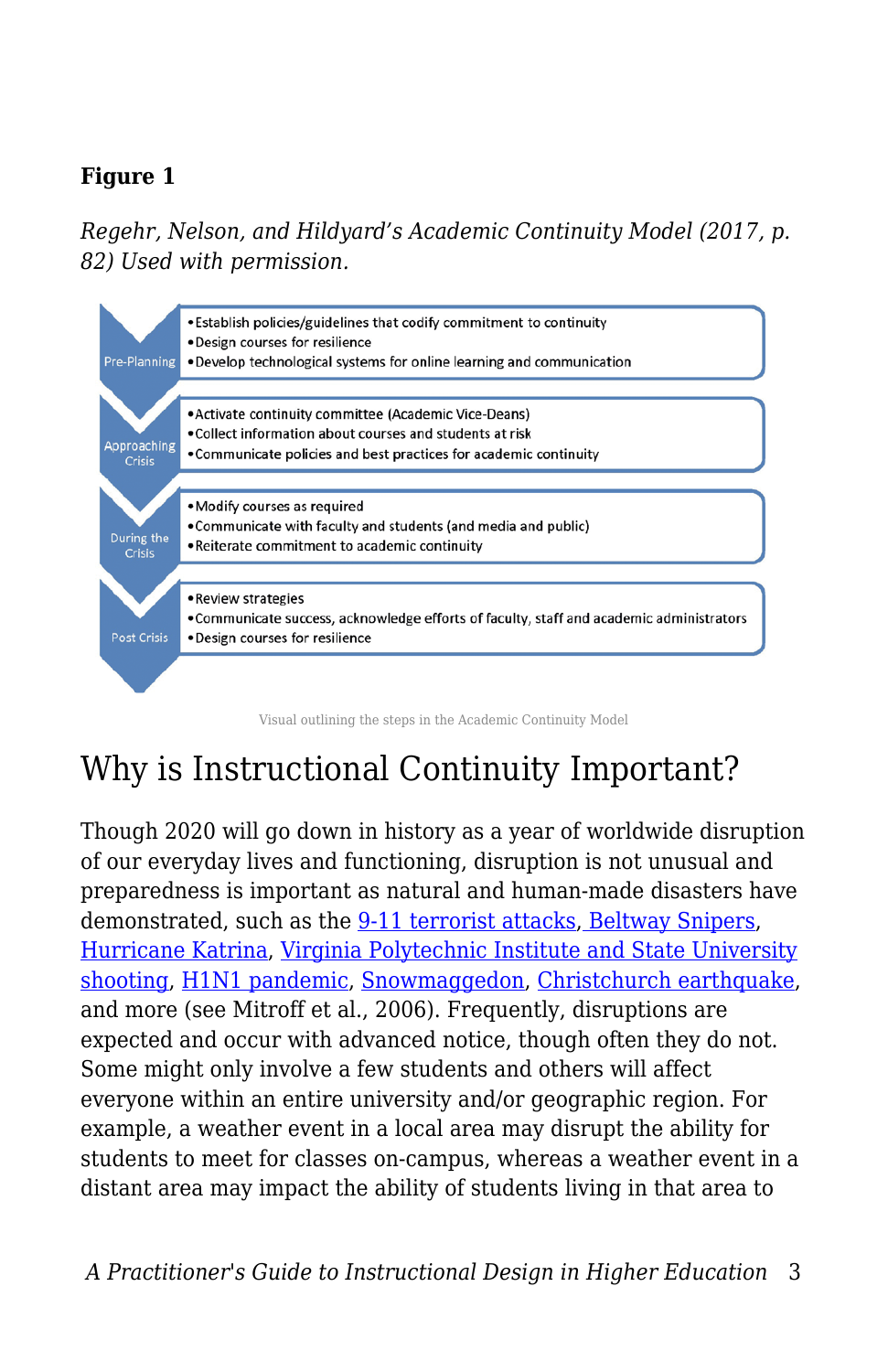access/participate in their courses online while the institution in which they study operates business as usual. Therefore, as instructional designers help faculty design and/or implement their courses, they can/should also incorporate instructional continuity strategies. These strategies could be as simple as including emergency contact information in syllabi, or more comprehensive, such as applying a modular design of courses to provide flexibility if/when there is disruption.

# What are Best Practices for Instructional Designers to Support Instructional Continuity?

For instructional designers in higher education, successful instructional continuity during disruptions comes from being prepared at the institutional (see U.S. Department of Education, 2013) and course level. This often involves communicating and working with a variety of stakeholders within IHEs such as deans, department chairs, and information technology support staff, as well as developing continuity readiness and contingency plans – and more.

Although IHE administrators are responsible for preparing and coordinating with many stakeholders on and off campuses (e.g., financial impact, staffing, housing, etc.) when disruption occurs, there are several preparations that instructional designers should consider in relation to instructional continuity. By aligning continuity plans with various other plans (e.g., communication, resource prioritization, and assessment plans), instructional designers can be prepared for transitions during unexpected events. Moreover, instructional designers should be aware of emergency preparedness and evacuation plans in place that might impact the whole IHE.

#### **Institutional Level Best Practices**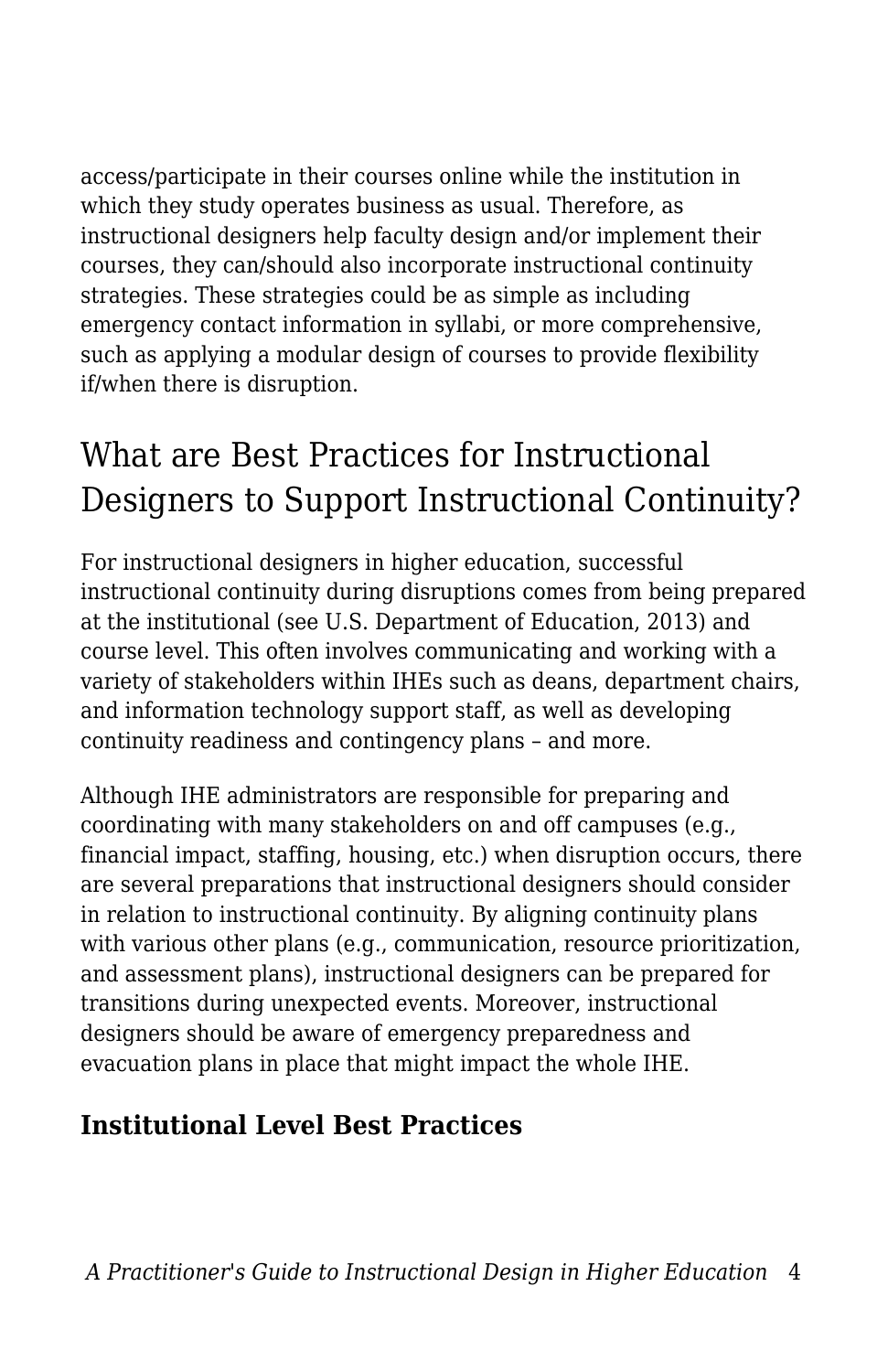#### **[Contingency Plans](https://er.educause.edu/blogs/2016/8/best-of-the-best-key-steps-for-successful-contingency-plans)**

Although many, if not most, disrupting events are unexpected, having contingency plans in place is beneficial, even if they are generic and not tailored for each type of disruptive event. For instructional designers, contingency plans can be based on general risk assessments for impactful events. For example, instructional designers who work near the Gulf of Mexico should have contingency plans for hurricanes. Unfortunately, IHEs should now have contingency plans for terrorist and shooting attacks which may close a campus for substantial periods. A necessary first step in contingency planning is conducting a *risk assessment* (or identify one already created for the institution) to determine the likely impacts of various disruptive events.

The contents of contingency plans will vary among IHEs, but their authors should be aware of the *diverse impacts* an event can have on IHEs: safety, physical space, finances, student housing, commuting patterns, and so forth. Many of these will have direct or indirect, influence on the appropriate instructional resources and responses. It is important to remember that many disruptive events can impact the *whole community*. Contingency plans should include alternative approaches for maintaining continuity for instructional designers, other staff, the teaching faculty, and students. These communities should know that contingency plans exist, as well as where to find additional information if/when a disruption occurs. Instructional designers should be proactive and share links to these resources with instructors and in course syllabi when appropriate. For example, if a natural disaster occurs everyone should know where to find necessary information (i.e., a website, a phone number, a Twitter account) and resources that will inform them on the steps necessary for maintaining instructional continuity.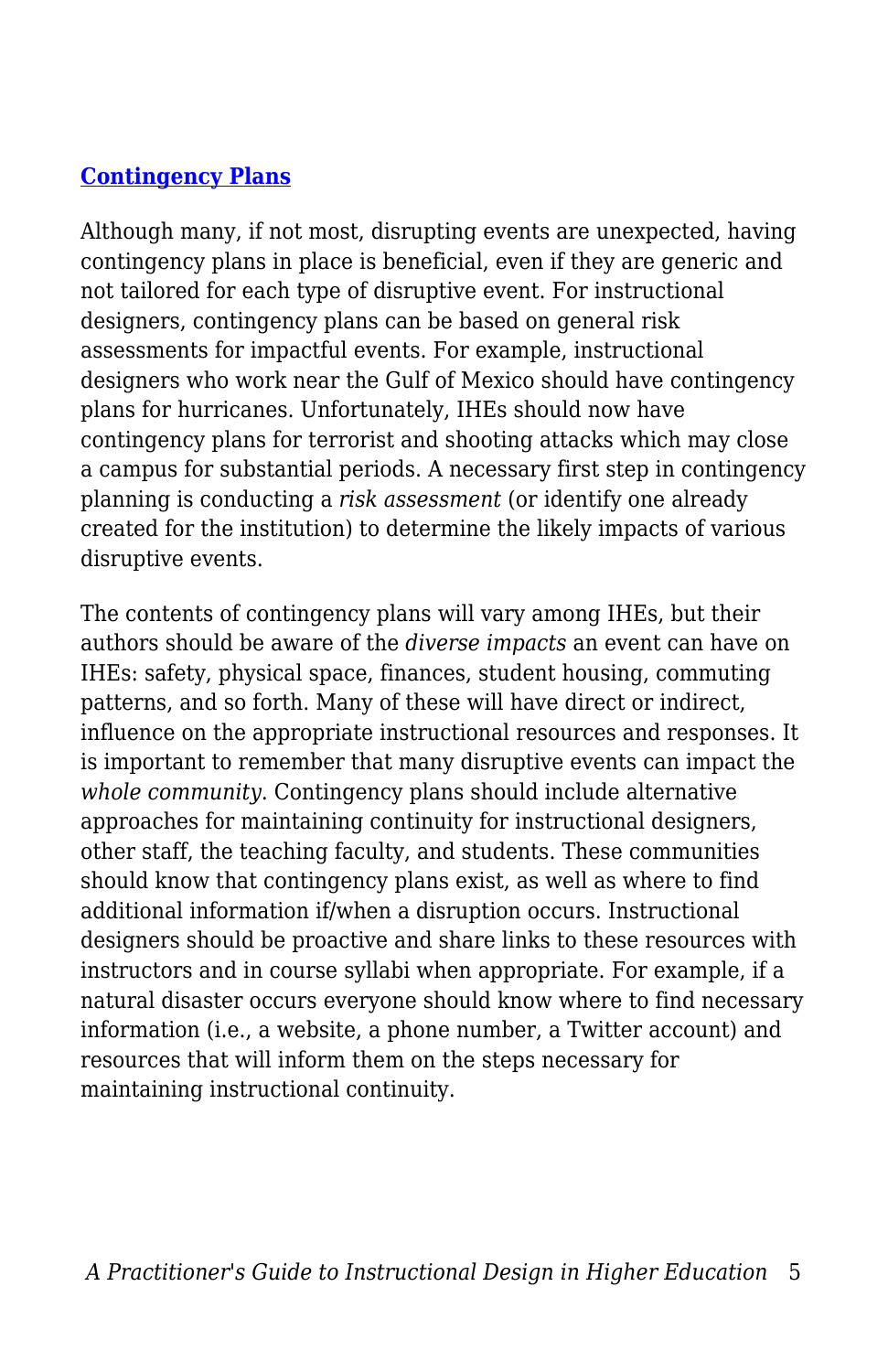#### **[Communications Plans](https://www.insidehighered.com/blogs/call-action-marketing-and-communications-higher-education/case-emergency)**

As highlighted during the COVID-19 pandemic, instructional designers can be considered "first responders" who provide critical support services to instructors when disruptions occur ([Koenig, 2020](https://www.edsurge.com/news/2020-03-19-meet-the-instructional-design-first-responders-helping-faculty-teach-in-an-emergency), para. 1). Just as students should know how to contact their instructors, instructors should also be aware of the institution's plans for how to communicate with instructional design support services. For example, if there is a weather event and classes shift online for a short period of time, should instructors email requests for help, submit a "ticket," or call the office number? Regardless of the correct answer, this information should be shared with instructors so they are prepared because it cannot be assumed that Internet access will be readily available during the disruption.

#### **Resource Prioritization Plans**

During disruptions there are typically competing demands for instructional designers' help. Therefore, it is best to develop policies for instructional designers' time before any disruption. For instance, do courses with lab components get higher priority for assistance than those that are lecture-based? Do instructors with large enrollments receive assistance before those teaching small courses? There are numerous considerations unique to the institution, but having procedures in place prior to disruptions will make it easier for instructional designers to schedule their time and avoid potential conflicts with instructors – especially if they are using established rather than ad-hoc protocols.

#### **Assessment Plans**

As accredited institutions, instruction in IHEs involves assessing student learning. When disruptions occur, assessing student learning becomes challenging. For instance, in-class exams often used during normal operations may not be feasible during a disruption. Instructional designers should be aware of available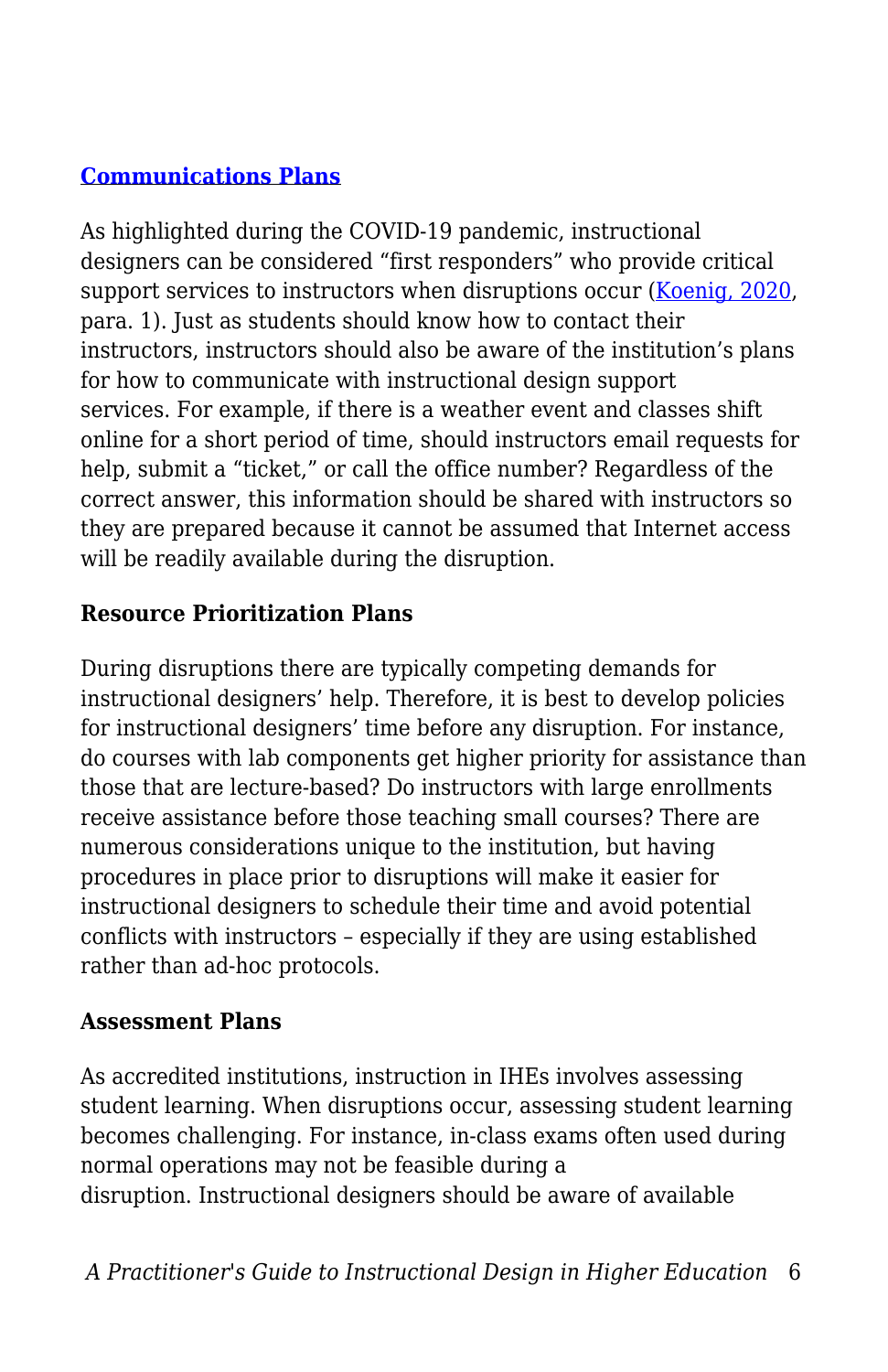strategies and resources for designing diverse types of assessments that instructors might use (e.g., see [Darby, 2020\)](https://www.chronicle.com/article/7-ways-to-assess-students-online-and-minimize-cheating). From proctoring tools to recorded presentations and team collaboration tools, being prepared to offer alternatives for assessing student learning during disruptions is key to success.

#### **Course-Level Design Best Practices**

As noted previously, instructional designers often work directly with instructors to create robust designs (and re-designs) for their individual courses. There are several steps instructional designers can take when designing or redesigning courses to address any disruptions that might occur. The following includes recommendations for instructional designers when designing courses with instructional continuity in mind. Instructional designers should:

- 1. **Develop and share [communications plan:](https://www.uscupstate.edu/faculty-staff/faculty-tool-kit/keep-on-teaching/establishing-an-instructional-communication-plan/)** Include a detailed communications plan for all courses consisting of contact information for the instructor and alternative communication methods (if available). Do not assume that email services will be available during a disruption or that all students will have access to internet to locate contact information. For example, it is good practice to emphasize that students should download/keep course contact information for communicating with instructors and other institutional support services (i.e., email, phone, and website information). Likewise, students should also be strongly encouraged to contact the instructor with information about their status as soon as it is safe following a disruption.
- 2. **Prioritize and differentiate objectives:** Instructors should identify the most important objectives and determine which are most flexible to move to alternative delivery formats such as asynchronous online. This will enable instructors to more easily and readily teach in an alternate format. Unfortunately, if instructors do not know which objectives are essential, the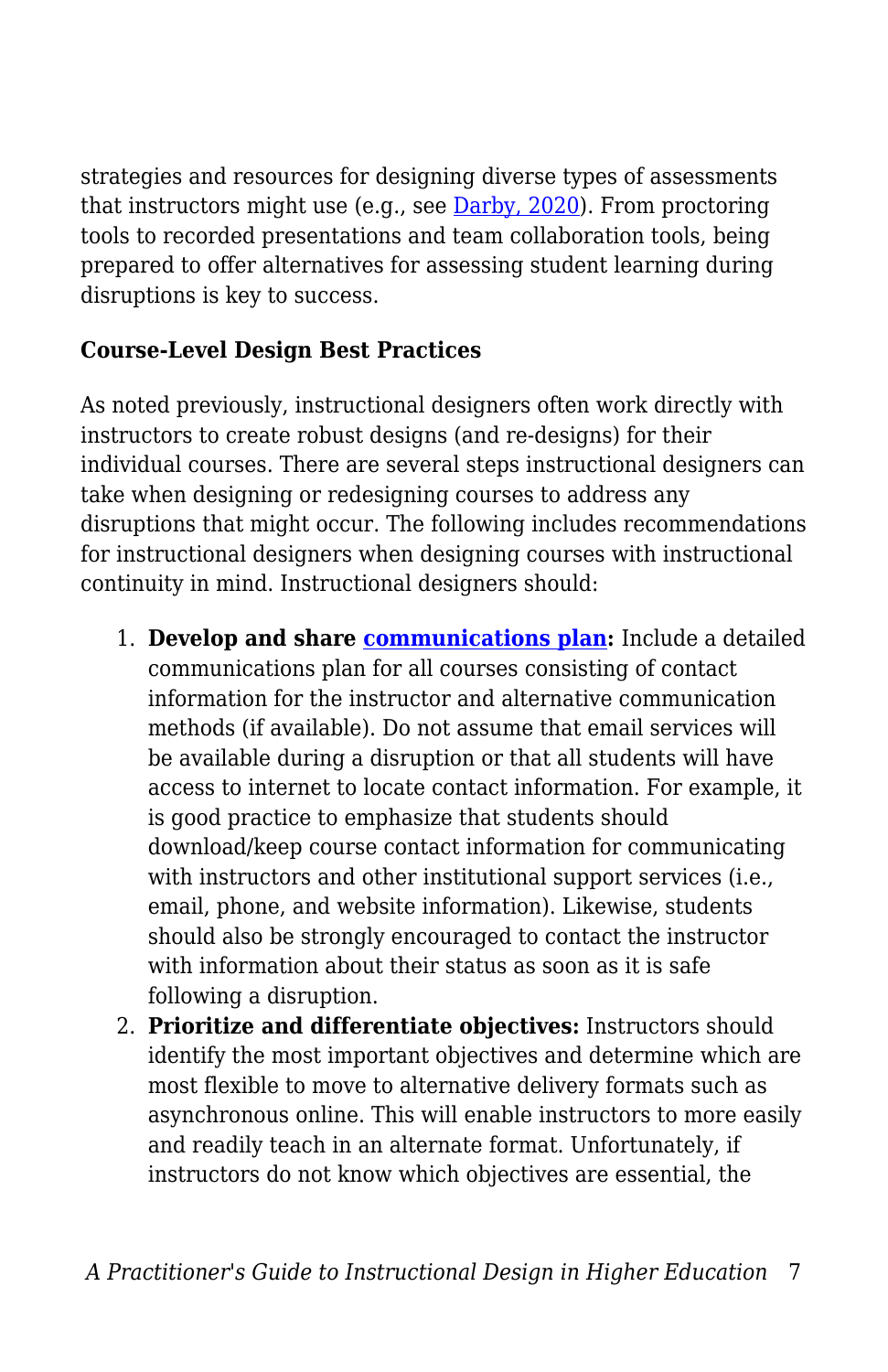transition will often be harder for them and more confusing for their students.

- 3. **Clearly describe assignments:** Good instructional design involves explicit articulation of expectations. Clearly described assignments not only help students understand what is expected, but in times of disruption, will also ensure they know what to do (e.g., consider using the [Transparent Framework](https://tilthighered.com/tiltexamplesandresources) by Winkelmes, 2014 detailing how to access, complete, and submit assignments).
- 4. **Diversify assessment strategies:** When course designs already include a variety of instructional strategies (e.g., project-based learning, direct instruction) then the transition to an alternative format will often be less disruptive to the routines that students have established. For example, if students only experienced traditional lectures with little peer interaction during most of a term and then after a disrupting event the course moves to asynchronous online learning, students will be less prepared for independent learning, online engagement, or collaboration with peers than if they had already engaged in these before the disruption.
- 5. **Use digital feedback strategies:** Communicating and providing feedback to students is an essential element of quality instruction. Instructional designers should help faculty develop robust alternatives for providing feedback. For example, if an instructor is only providing written feedback on paper assignments submitted in-person during class, then the shift to a digital format could lead to substantial challenges. Whereas if the course was already designed to utilize digital assignments, then the change would likely be easier for the instructor and students.
- 6. **Modularize instruction:** Creating flexible instruction routinely involves modularizing instruction into semiindependent chunks. With modular designs, updates or changes can be made to smaller units of instruction without affecting other units. For example, if a course design includes 10 units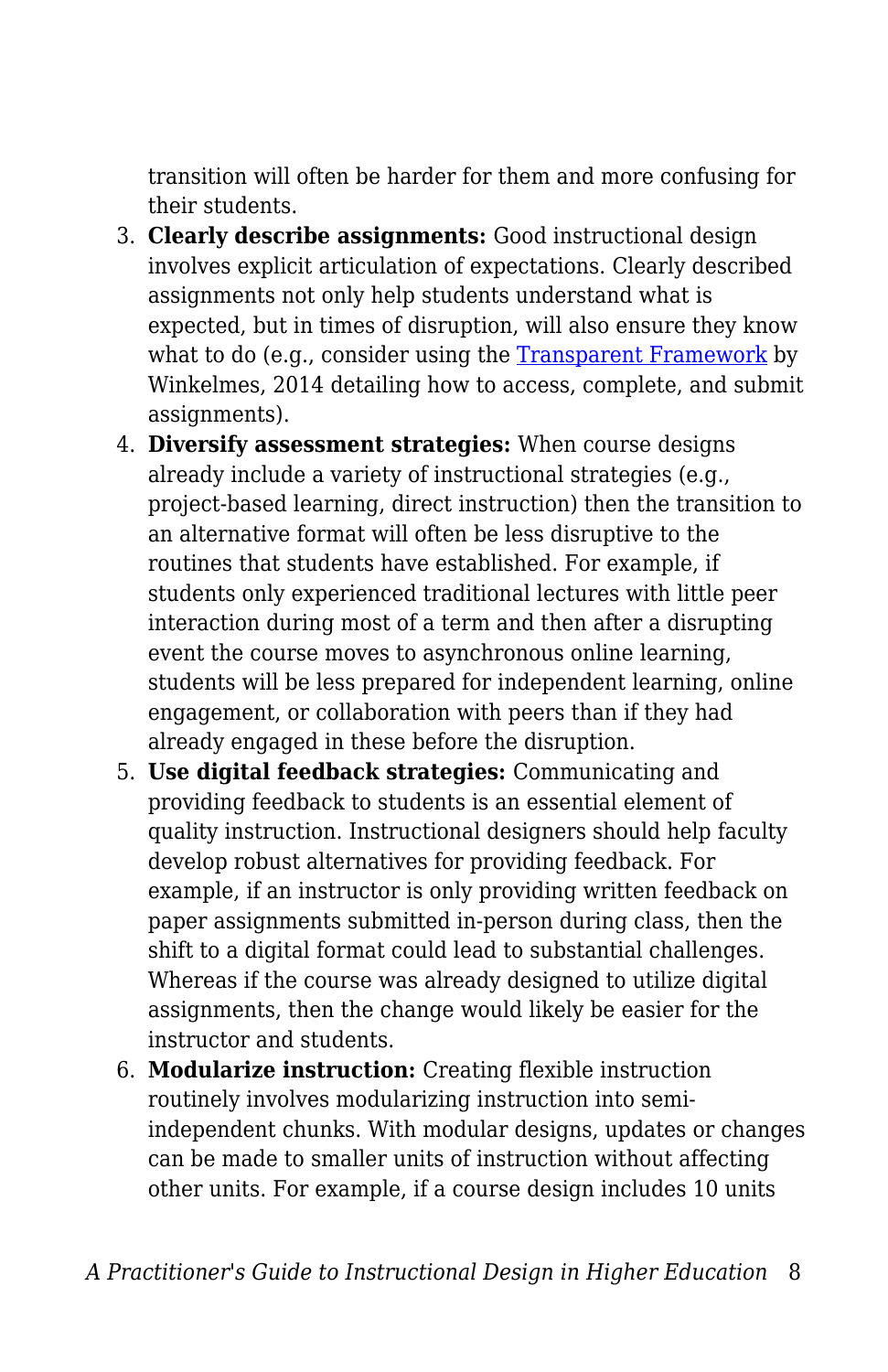(modules) of instruction and a disruptive event occurs during unit 4, then changes can be made to units 5 - 7 without requiring re-design of the whole course.

- 7. **Incorporate a variety of instructional strategies**: As an instructional designer it is valuable to have a diverse and long list of instructional strategies to recommend to instructors as they create contingency plans. Hirumi (2014) offers detailed descriptions of numerous instructional strategies that are grounded in research. This list can be supplemented with other unique strategies that are considered effective in one's institutional context.
- 8. **Design for equity, access, and care**: When developing flexible design for courses, it is important to reflect on equity and access challenges students and instructors may encounter. Creating contingency plans that address instructional objectives, equity, and accessibility for all students is the goal. Throughout the [course design,](http://udloncampus.cast.org/page/planning_landing) instructional designers should apply *universal design for learning* (UDL) guidelines (CAST, 2018) and [design justice principles](https://designjustice.org/read-the-principles) (Design Justice Network, 2018). Incorporating human-centered design (Karakaya, 2021) which fosters a pedagogy of care is critical as students and instructors might need emotional support in addition to the course design practices described in this chapter. Instructional designers should also remind faculty to note individual student equity, access, accessibility, and emotional needs to tailor accommodations as needed and connect students with the necessary resources to address their needs.
- 9. **Practice:**Instructors should prepare students to use course conventions and technology tools to support instructional continuity. The time to help students prepare is *before the disruption* and this can be done early in courses by integrating student success skills such as time management or note taking (while watching online lectures incorporating course content, exercises, and assignments) and practicing using course technologies and protocols.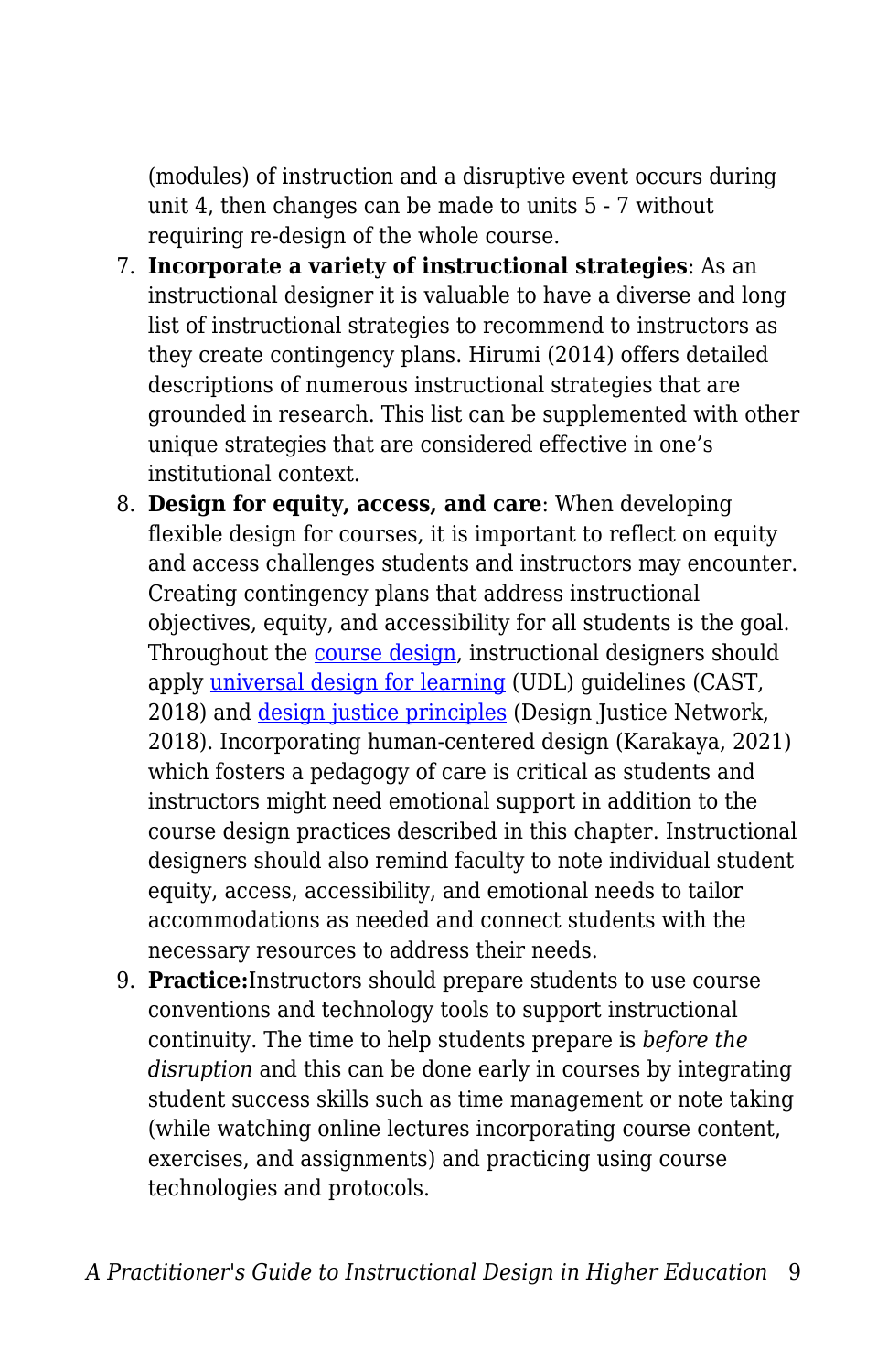# Implications for Instructional Designers in Higher Education

Instructional continuity and its associated challenges have a variety of implications for instructional designers in IHEs. First, it is critical for instructional designers (and those who prepare and support them) to acknowledge the value of instructional continuity in IHEs. Second, it is equally important for instructional design-related competencies and standards, as well as professional development, to incorporate instructional continuity planning. For example, IHEs offering instructional design workshops to faculty should include instructional continuity planning in that curriculum or if the IHE has a syllabus template for instructors, continuity planning elements should be integrated into the template.

Third, instructional designers should identify areas for selfimprovement and professional growth related to instructional continuity planning. For instance, as disruptions occur, instructional designers should reflect on, document, and share lessons learned and determine areas for skills development and growth. Fourth, instructional designers should consider how they can capitalize on existing professional networks and how they might expand them via social media and professional associations to determine ways to improve instructional continuity planning and implementation. Since the onset of the COVID-19 pandemic, the topic of instructional continuity planning has appeared in many professional forums. Hopefully instructional continuity will continue as a focus area or topic of interest since the time to plan for future disruptions is before they happen. Finally, better understanding of the evolving roles of instructional designers within IHEs will likely result in better coordination among various stakeholders (e.g., IT departments, deans, department chairs) to address the many challenges associated with being prepared for the disruptions that will, unfortunately, happen.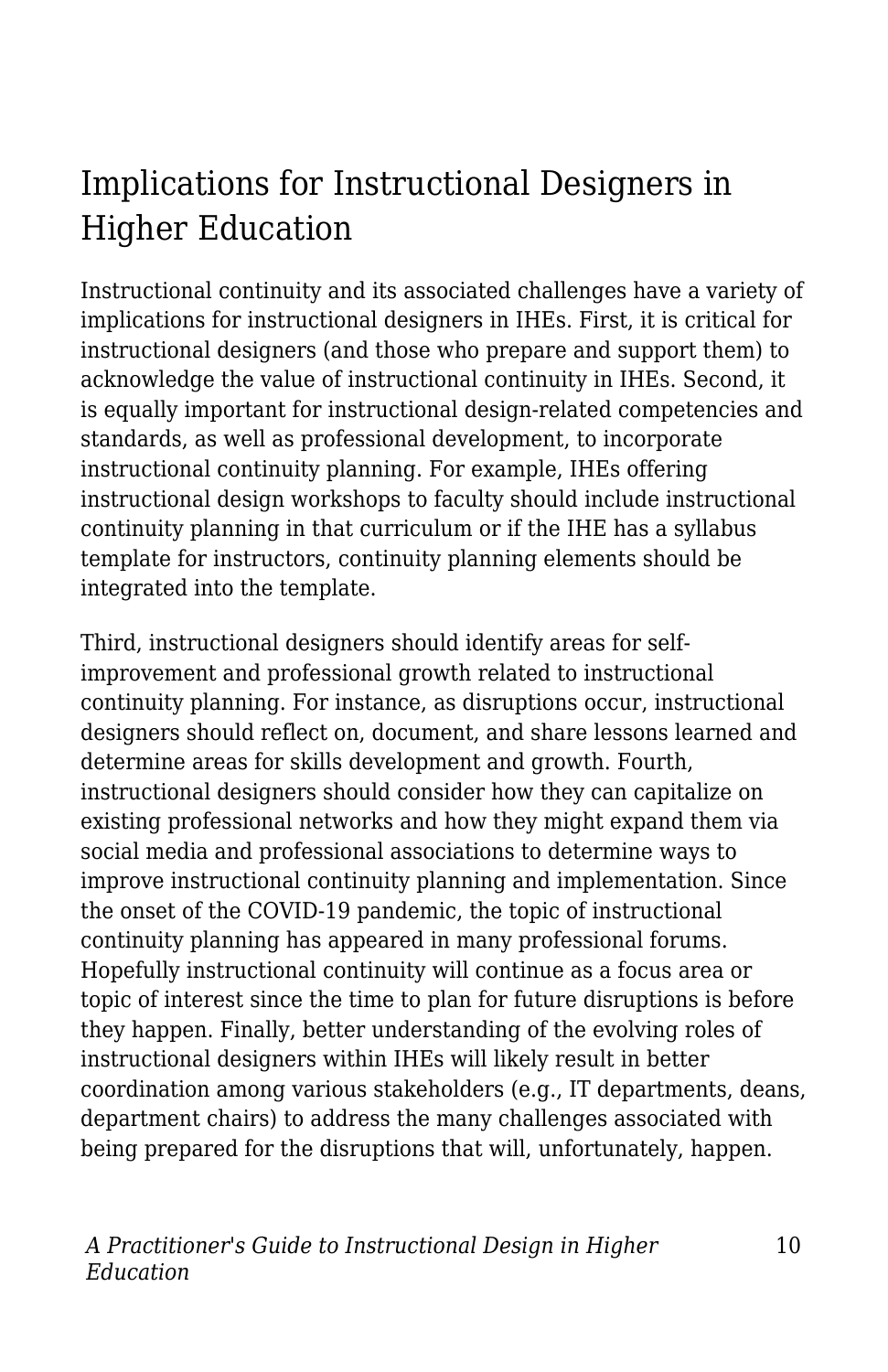### Conclusion

Though IHEs can often feel like isolated islands, the truth is that education takes place within the larger context of our world – much of which we have no control over. When disruptive events occur, and they will, it is crucial to maintain instructional continuity as best as is possible given the circumstances. It is not always feasible, but in most situations teaching and learning will continue and allow students to progress towards achieving their educational goals. This chapter highlights many important factors that instructional designers should consider as they work within IHEs to create courses that are flexible and adaptable to changing, uncertain circumstances.

### References

- Beirne, E., & Romanoski, M. A. (2018). *Instructional design in higher education: Defining an evolving field.* Online Learning Consortium. [https://edtechbooks.org/-Ton](https://olc-wordpress-assets.s3.amazonaws.com/uploads/2018/07/Instructional-Design-in-Higher-Education-Defining-an-Evolving-Field.pdf)
- CAST. (2018). *UDL guidelines version 2.2.* Retrieved from http://udlguidelines.cast.org
- Darby, F. (2020, September 24). 7 ways to assess students online and minimize cheating. *The Chronicle of Higher Education.* [https://edtechbooks.org/-Ysqj](https://www.chronicle.com/article/7-ways-to-assess-students-online-and-minimize-cheating)
- Design Justice Network. (2018). *Design justice network principles*. https://designjustice.org/read-the-principles
- Halupa, C. (2019). Differentiation of roles: Instructional designers and faculty in the creation of online courses. *International Journal of Higher Education*, *8*(1), 55-68. [https://edtechbooks.org/-moYF](https://doi.org/10.5430/ijhe.v8n1p55)
- Hart, J. (2020). Importance of instructional designers in online higher education. *The Journal of Applied Instructional Design, 9*(2), 1-7.

11

*A Practitioner's Guide to Instructional Design in Higher Education*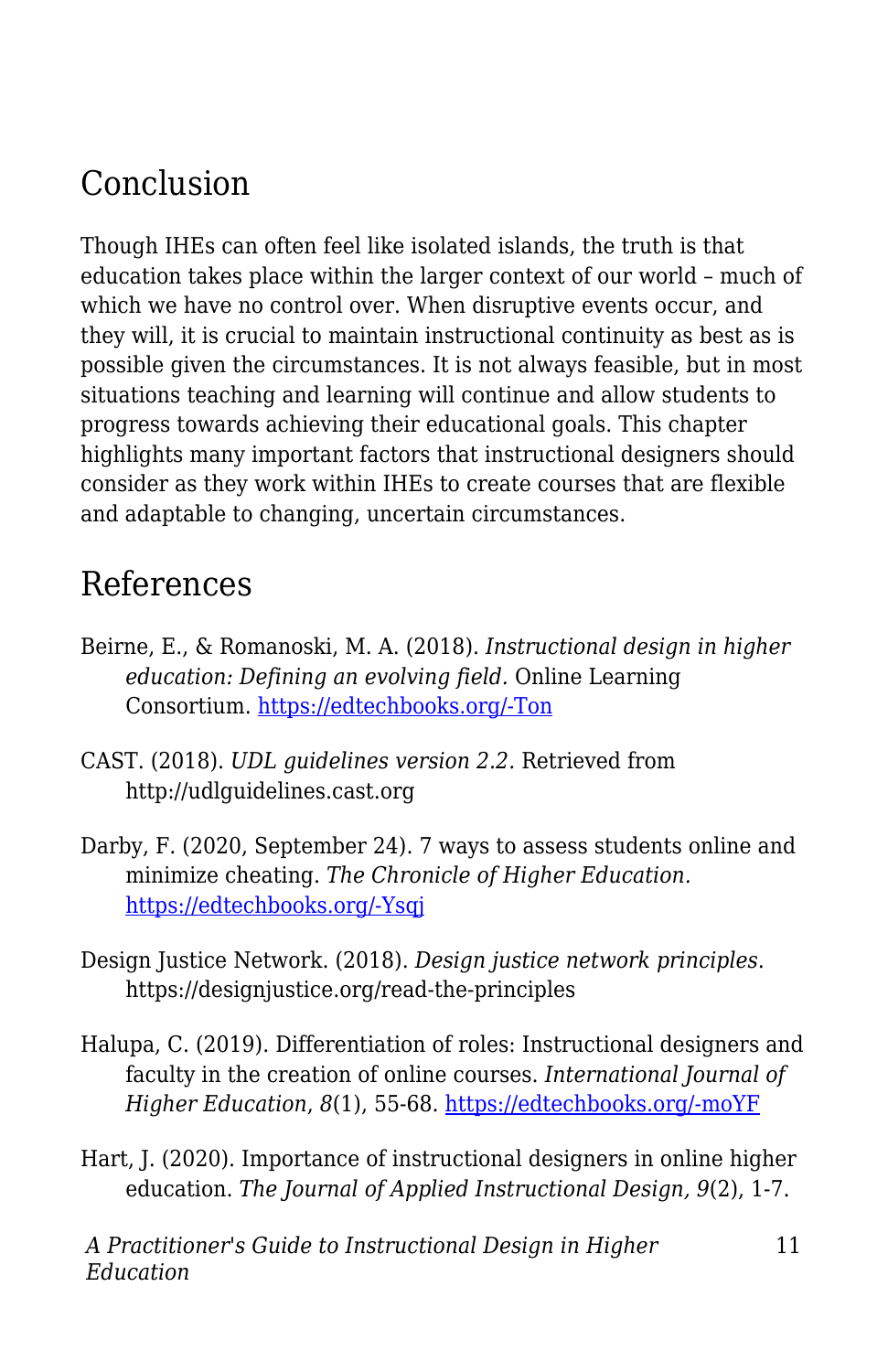[https://edtechbooks.org/-mVR](https://edtechbooks.org/jaid_9_2/important_of_instruc)

- Hirumi, A. (2014). *Grounded strategies for instructional design.* University of Central Florida. [https://edtechbooks.org/-uZME](http://rhartshorne.com/fall-2017/RachelEnglish320/eportfolio/res/Grounded%20Strategies_2014_0309.pdf)
- Intentional Futures. (2016). *Instructional design in higher education: A report on the role, workflow, and experience of instructional designers.* [https://edtechbooks.org/-RzBY](https://intentionalfutures.com/static/instructional-design-in-higher-education-report-5129d9d1e6c988c254567f91f3ab0d2c.pdf)
- Karakaya, K. (2021). Design considerations in emergency remote teaching during the COVID-19 pandemic: a human-centered approach. *Educational Technology Research & Development*, *69*(1), 295-299. [https://edtechbooks.org/-GaRd](https://doi.org/10.1007/s11423-020-09884-0)
- Koenig, R. (2020, March 19). *Meet the instructional design 'first responders' helping faculty teach in an emergency.* [https://edtechbooks.org/-wGoT](https://www.edsurge.com/news/2020-03-19-meet-the-instructional-design-first-responders-helping-faculty-teach-in-an-emergency)
- Mitroff, I. I., Diamond, M. A., & Alpaslan, C. M. (2006). How prepared are America's colleges and universities for major crisis: Assessing the state of crisis Management. *Change, 38*(1) *,* 61- 67. [https://edtechbooks.org/-IHe](https://doi.org/10.3200/CHNG.38.1.61-67)
- O'Keefe, L., Rafferty, J., Gunder, A., Vignare, K. (2020, May 18). Delivering high-quality instruction online in response to COVID-19: Faculty playbook. Every learner everywhere. [https://edtechbooks.org/-mmrk](http://www.everylearnereverywhere.org/resources)
- Regehr, C., Nelson, S., & Hildyard, A. (2017). Academic continuity planning in higher education. *Journal of Business Continuity Emergency Planning, 11*(1), 73-84.
- Ritzhaupt, A. D., & Kumar, S. (2015). Knowledge and skills needed by instructional designers in higher education. *Performance Improvement Quarterly*, *28*(3), 51–69. [https://edtechbooks.org/-Kww](https://doi.org/10.1002/piq.21196)

*A Practitioner's Guide to Instructional Design in Higher Education*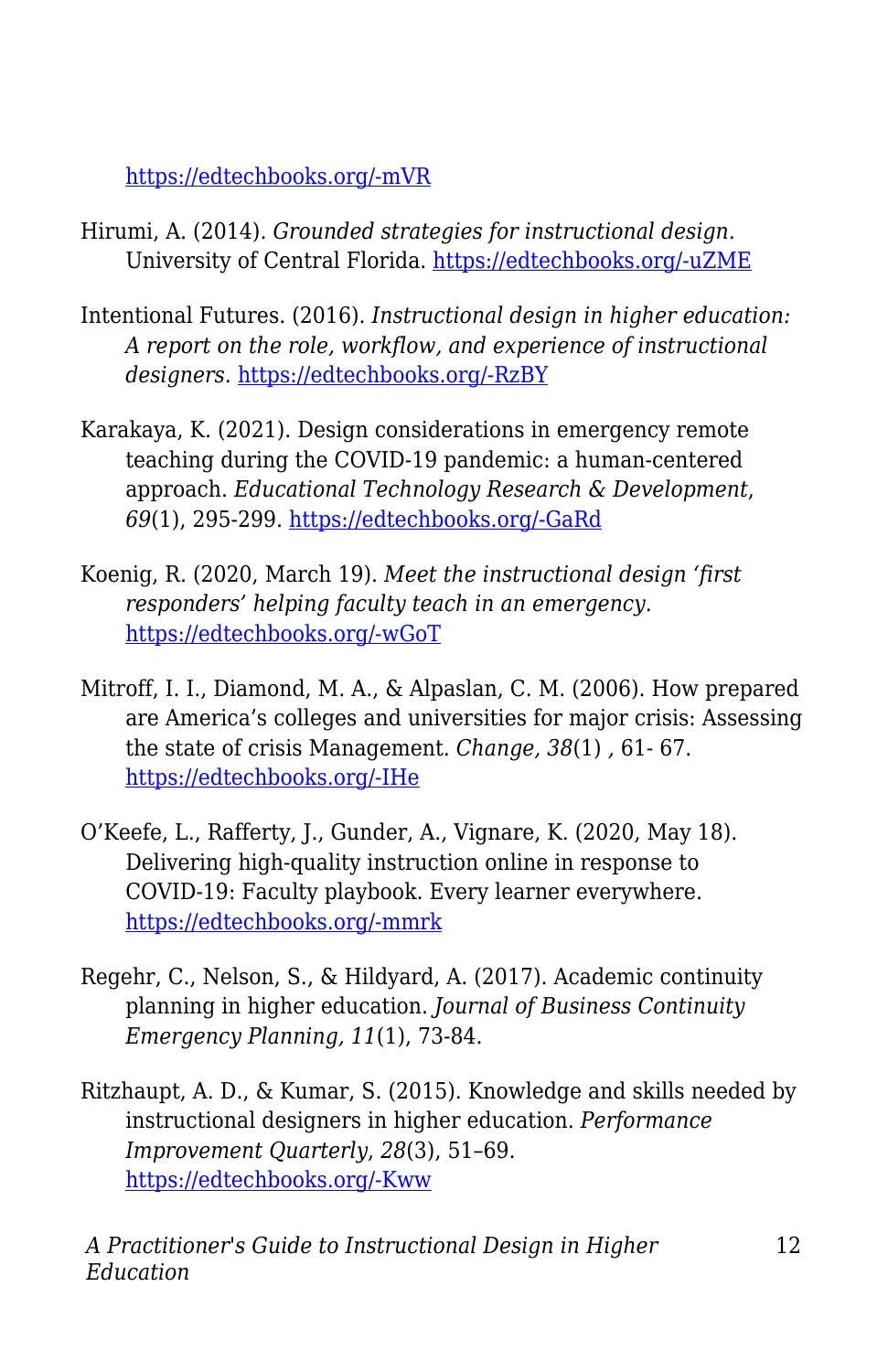- Rubley, J. N. (2016). Instructional designers in higher ed: Changing the course of next-generation learning. *Chronicle of Higher Education*. https://interactive. holoniq. com/reports/2016\_Instructional% 20Designers\_v9\_Pearson\_Int eractive% 20Final. pdf.
- Sugar, W., Brown, A., Daniels, L., & Hoard, B. (2011). Instructional design and technology professionals in higher education: Multimedia production knowledge and skills identified from a Delphi study. *Journal of Applied Instructional Design, 1*(2), 30-46. https://253f0a53-bb62-46af-b495-b4548f4d5d90.filesusr.com/ugd/ c9b0ce\_9f16847fbcd44502b4ec4802c8505a1f.pdf
- U.S. Department of Education, Office of Elementary and Secondary Education, Office of Safe and Healthy Students. (2013). *Guide for developing high-quality emergency operations plans for institutions of higher education.* [https://edtechbooks.org/-aZUu](https://rems.ed.gov/docs/REMS_IHE_Guide_508.pdf)
- Winkelmes, M. A. (2014). *TILT higher ed examples and resources.* [https://edtechbooks.org/-oRX](https://tilthighered.com/tiltexamplesandresources)
- Xie, J., A., G. & Rice, M. F. (2021). Instructional designers' roles in emergency remote teaching during COVID-19. *Distance Education 42*(1), 70-87. [https://edtechbooks.org/-QExX](https://doi.org/10.1080/01587919.2020.1869526)

### **Appendix A Examples and Resources**

There are many resources available for instructional continuity planning in IHEs. These can be used with faculty for collaborative design efforts and/or to determine the most appropriate applications in their courses. For example, EDUCAUSE (2020) has many [Instructional Continuity Plans](https://library.educause.edu/resources/2020/6/instructional-continuity-plans) in their resource library and Stanford at DePaul University collected over 400 university contingency plans in an open access [Google Spreadsheet.](https://docs.google.com/spreadsheets/d/1VT9oiNYPyiEsGHBoDKlwLlWAsWP58sGV7A3oIuEUG3k/edit#gid=1552188977) Also, the [Institute for Business](https://www.ibct.net/)

*A Practitioner's Guide to Instructional Design in Higher Education*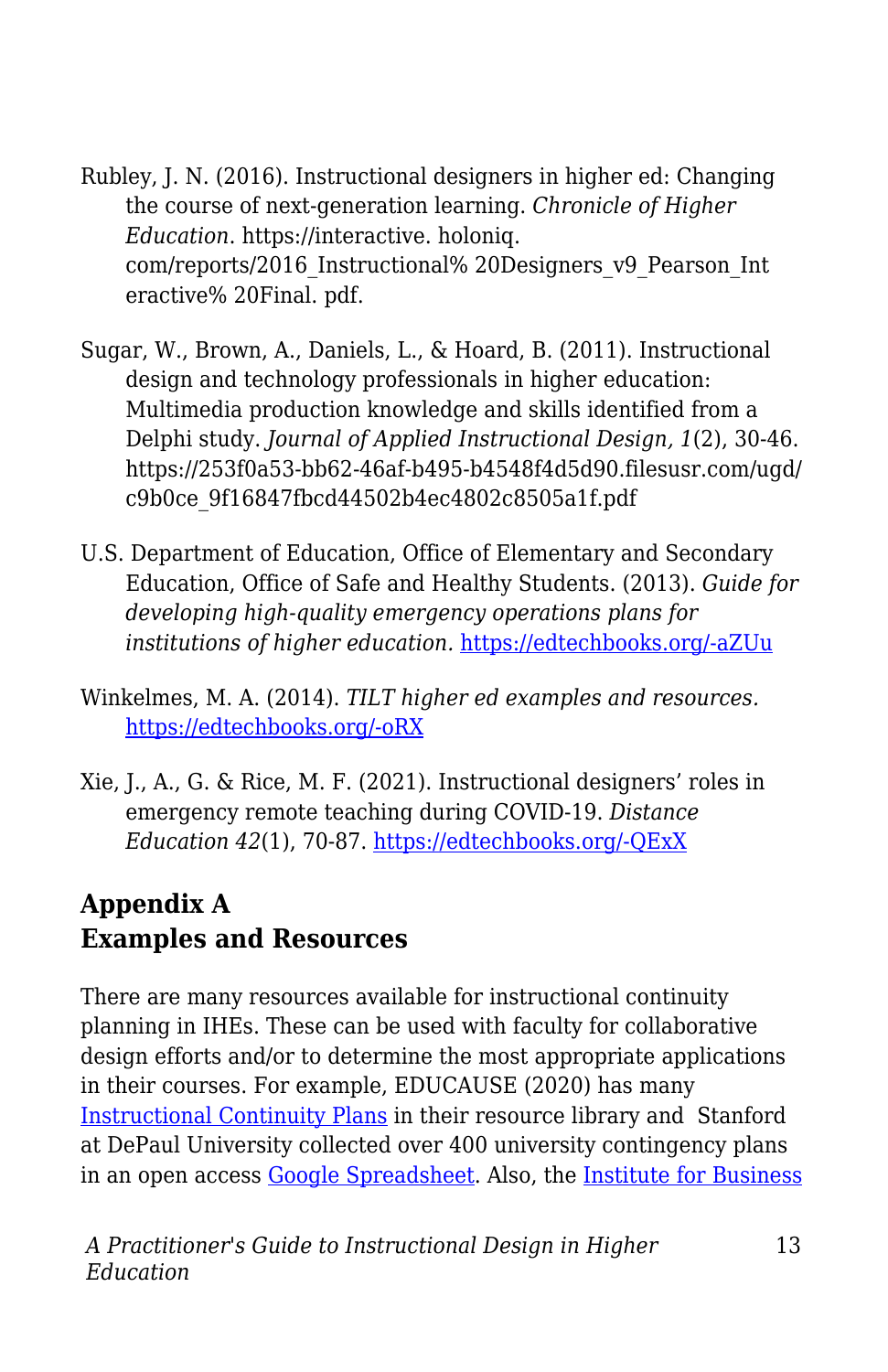#### [Continuity Training](https://www.ibct.net/) (IBCT) has free [continuity planning templates.](https://www.ibct.net/BCP-Files/Templates/)

For instructional designers and instructors, there are also numerous resources for making transitions during disruptive events with many of these being updated and expanded recently in response to the COVID-19 pandemic. For example, The Online Learning Consortium (OLC) curated resources for educators and administrators on its [Continuity Planning and Emergency Preparedness](https://onlinelearningconsortium.org/about/continuity-planning-emergency-preparedness-resources/) website which includes a "[Playbook](http://olc-wordpress-assets.s3.amazonaws.com/uploads/2020/05/Faculty-Playbook_Final-1.pdf)" (O'Keefe et. al., 2020) and [Padlet.](https://padlet.com/OLCInstitute/continuityplan) Similarly, there is an [open-source collection of resources](https://bit.ly/2vTtklX) (in an editable Google Document) created by Florence Martin at the University of North Carolina, Charlotte. The journal *[Information and Learning Sciences](https://www.emerald.com/insight/publication/issn/2398-5348?_ga=2.176878893.967372410.1602460873-1929071766.1602460873)* also dedicated two special issues in 2020 to instructional responses to the pandemic. Two professional development opportunities involve taking a course such as *[Resilient Teaching Through Times of Crisis](https://www.coursera.org/learn/resilient-teaching-through-times-of-crisis) [and Change](https://www.coursera.org/learn/resilient-teaching-through-times-of-crisis)*, or volunteering for the [Instructional Design Emergency](https://www.idernetwork.com/) [Response Network](https://www.idernetwork.com/) (ID-ER).